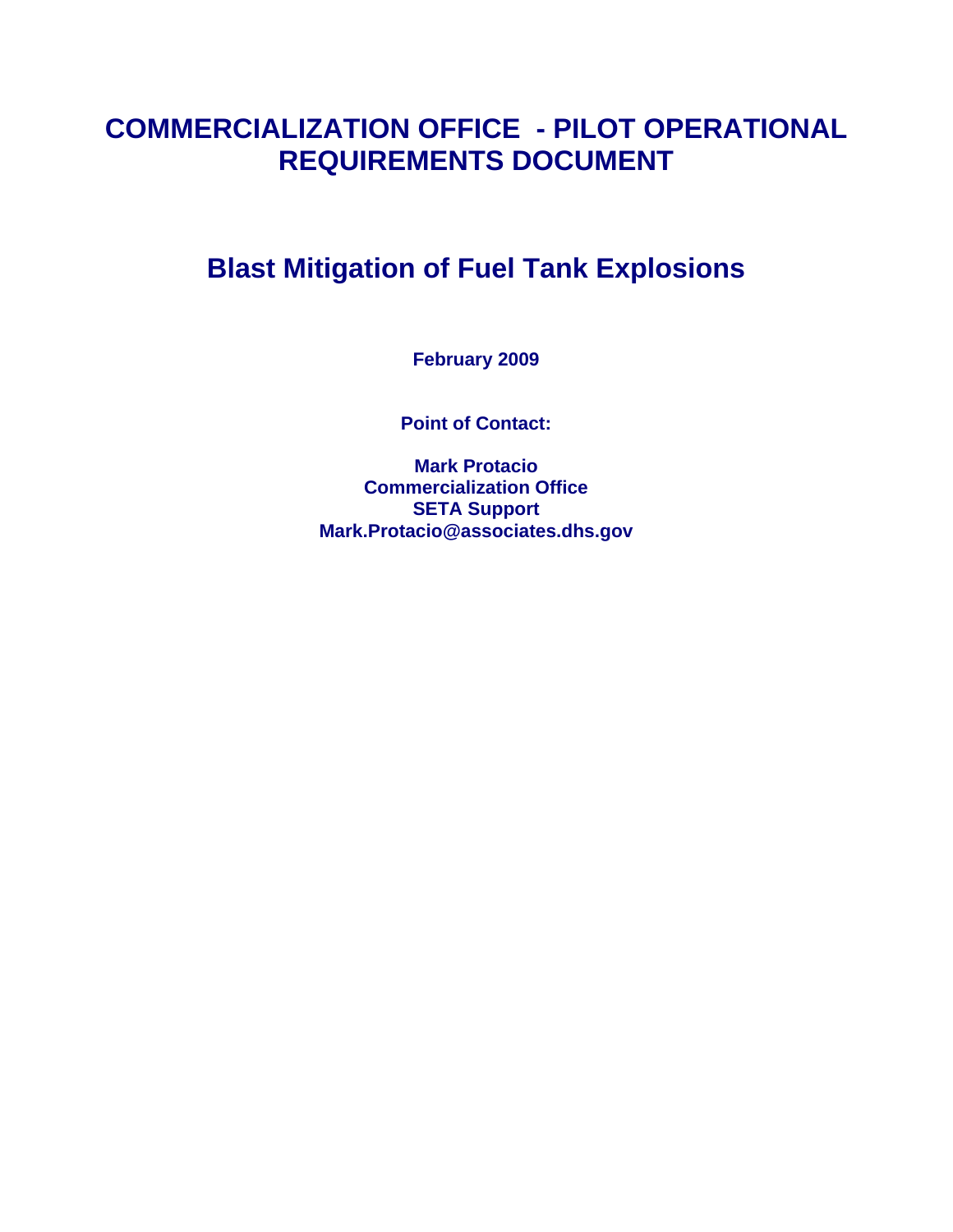# **Contents**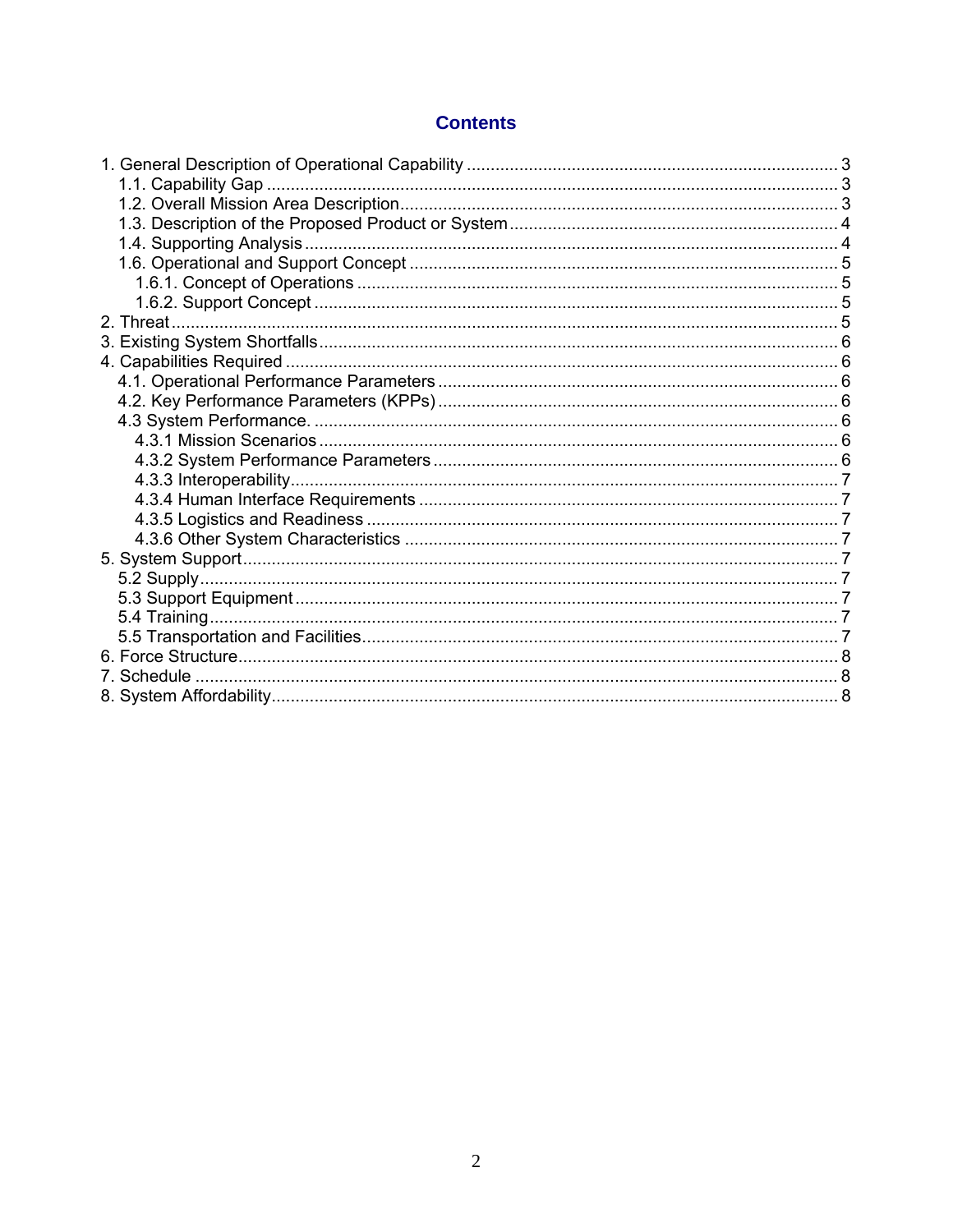# <span id="page-2-0"></span>**1. General Description of Operational Capability**

This Operational Requirements Document (ORD) describes the use of an explosion suppression system to protect fuel containers. A "fuel container" ranges from fuel tanks found in vehicles, boats or trains to fuel storage tanks at airports, seaports and the neighborhood gas station.

 Some of today's largest terrorist targets are our country's critical infrastructure/key resources (CI/KR) such as airports, seaports, bridges, energy facilities, railways, and mass transit systems. The use of an explosion suppression system in fuel containers can mitigate the IED threat by preventing fuel tank explosions. Attacks have the potential of causing disastrous consequences, resulting in catastrophic loss of life, destruction of assets, environmental issues and financial turmoil through the interruption of operations.

While many areas central to our national infrastructure are exposed to the threat posed by the targeting of fuel storage facilities, a field-proven system to protect these assets is required. An explosion suppression system provides the capability to "render safe and neutralize explosive threats" across a broad range of applications.

The operational capability described herein will provide the user community (DHS, state, local and tribal government agencies) with anti- explosion technology that will support the hardening of strategic assets and mitigate dangerous explosions from terrorist attacks or accidents.

The solution should be applicable to explosion suppression needs within border security, cargo security, transportation security, counter-IED, maritime security, and critical infrastructure protection.

# *1.1. Capability Gap*

A gap currently exists in the protection of strategic assets critical to our national infrastructure from our borders to gas stations to our vital facilities. The possibility of accidental and/or terrorist attacks on fuel tanks and storage facilities is real and remain a critical, yet unresolved national security issue.

# *1.2. Overall Mission Area Description*

The objective of using an explosion suppression system is to prevent destructive pressures from being generated after the explosive ignition of vapors or gases from an attack on a fuel tank. These pressures arise when heat is released by rapid self-sustained burning. While explosions appear to be instantaneous, this burning reaction, in fact takes time and its progression can be recorded and analyzed.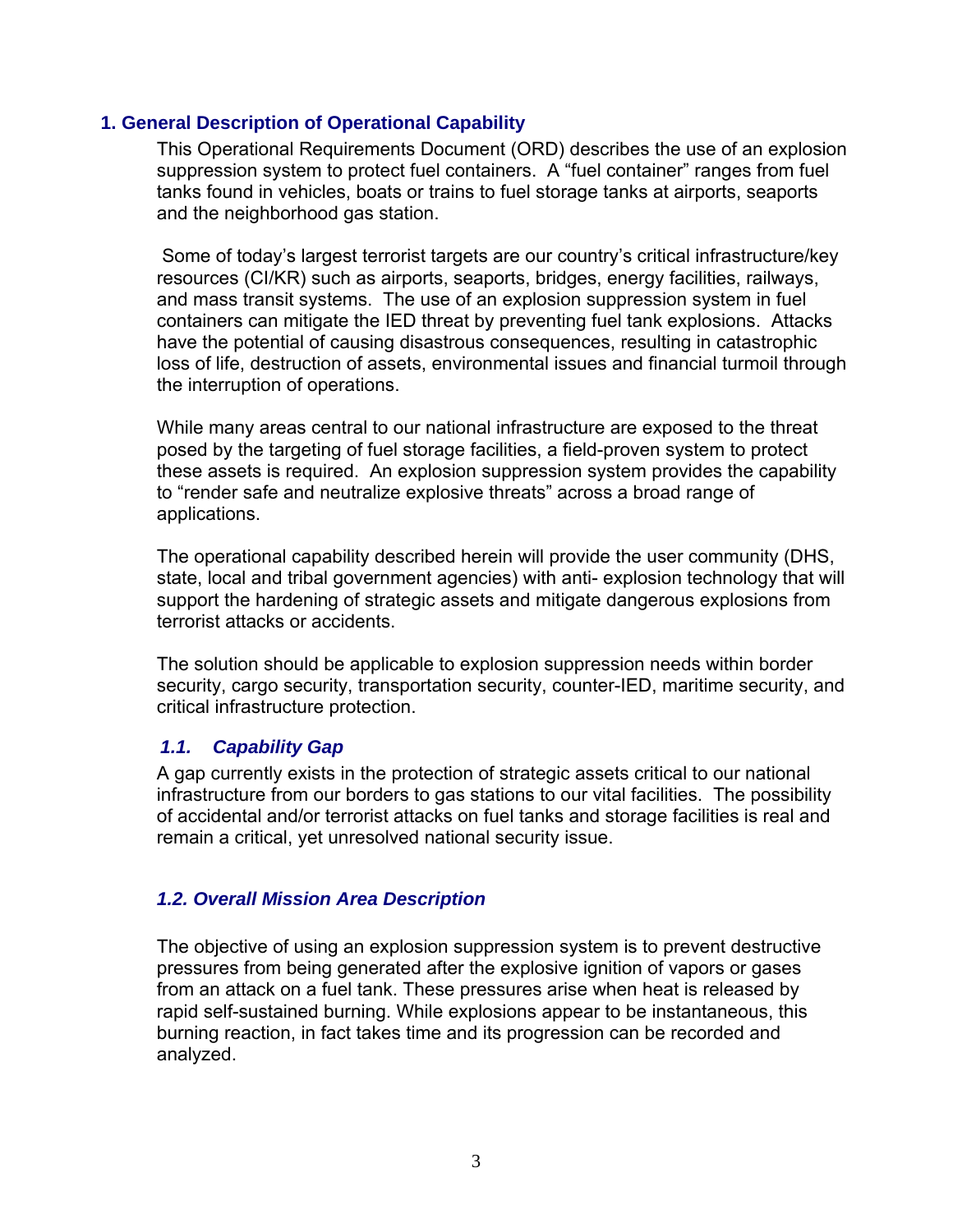<span id="page-3-0"></span>Research has yielded an extensive database of mechanisms which may be introduced to moderate a reaction and therefore suppress an explosion.

# **Border Security**

Represents active needs:

- Improved ballistic protection
- Non-lethal compliance measures for vehicles, vessels, or aircraft.

# **Counter IED**

Represents active needs:

- Capability to assess, render safe, and neutralize explosive threats
- Rapidly deployable blast-mitigation concepts.

# **Infrastructure Protection**

Represents active needs:

- Effective and affordable blast protection for critical infrastructure
- Rapid mitigation technology

# *1.3. Description of the Proposed Product or System*

A system shall work to mitigate the effects of a fuel tank explosion. Possible solutions may include, but are not limited to internal hardware, external hardware and coverings, new materials for use as fuel tanks, additives to fuel that will prevent catastrophic explosions, etc. A system shall work in a passive manner, not requiring any human interaction or knowledge of an impending attack on the fuel tank or surrounding area.

# *1.4. Supporting Analysis*

Our analysis is supported by the U.S. Army Medical Corps which found "Not since military operations in Vietnam has the U.S. military medical system experienced the number and severity of burn trauma casualties now attributed to military operations in Iraq and Afghanistan. During the early phases of U.S. military operations in the Global War on Terrorism (GWOT), most of the burn injuries were related to handling fuel and munitions. Subsequently, burns and associated injuries from improvised explosive devices (IEDs) have become more prevalent."

# *1.5 Mission the Proposed System Will Accomplish*

A proposed solution shall provide an explosion suppression system for a "platform," such as vehicles, tankers, aircraft, or boats, etc. Once installed, the solution shall provide the anti-explosion capability for that platform and will provide an enhanced level of safety to any occupants or nearby persons. A proposed solution shall help protect all individuals from burns and the effects of an out-of-control explosion.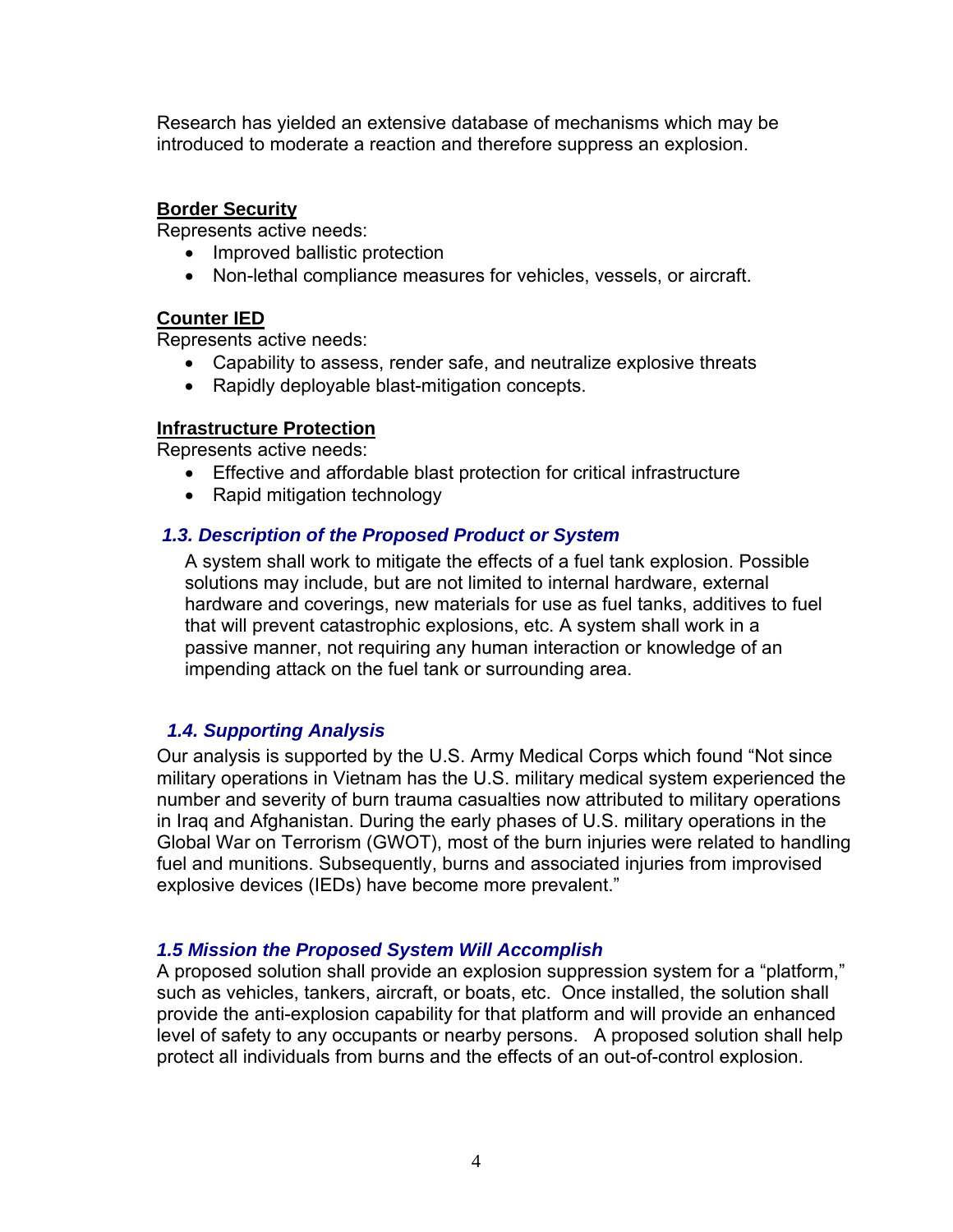# <span id="page-4-0"></span> *1.6. Operational and Support Concept*

# **1.6.1. Concept of Operations**

A proposed solution shall be used in conjunction with a fuel tank (internally, externally, as a substitute material for the tank, etc.) that will mitigate the effects of an explosion of the fuel contained in the tank. A solution shall be passive in nature, requiring no human interaction in order for mitigation to occur. A solution must work, or be tailorable to work, for all types of conventional and non-conventional fuels to be stored, including but not limited to gasoline, diesel, jet fuel, ethanol, biodiesel, etc.

# **1.6.2. Support Concept**

The design shall support easy installation. No special skills are required. After the initial installation, there is no further operation or maintenance of the solution/product needed. During installation and subsequent integration into a given platform, there shall exist no personnel safety hazards or specialized training requirements.

# **2. Threat**

*Fuel explosions through IED attacks or bomb blasts are a threat that terrorists have repeatedly utilized in attacks against the United States.* 

- z *9/11 attacks*
	- *Terrorists utilized large commercial aircraft with full fuel tanks as effective weapons*
	- *The 9/11 Commission Report cited multiple government sources of corroboration:* 
		- *DOJ : "a fueled Boeing 747, used as a weapon, 'must be considered capable of destroying virtually any building located anywhere in the world"*

# z *Fuel and IED-related burn injuries are at an all-time high*

- • *"Not since military operations in Vietnam has the U.S. military medical system experienced the number and severity of burn trauma casualties now attributed to military operations in Iraq and Afghanistan. During the early phases of U.S. military operations in the Global War on Terrorism (GWOT), most of the burn injuries were related to handling fuel and munitions. Subsequently, burns and associated injuries from improvised explosive devices (IEDs) have become more prevalent."- U.S. Army Medical Department Journal*
- *Targeting fuel is a strategy terrorists have used for years and continue to utilize with devastating effectiveness.*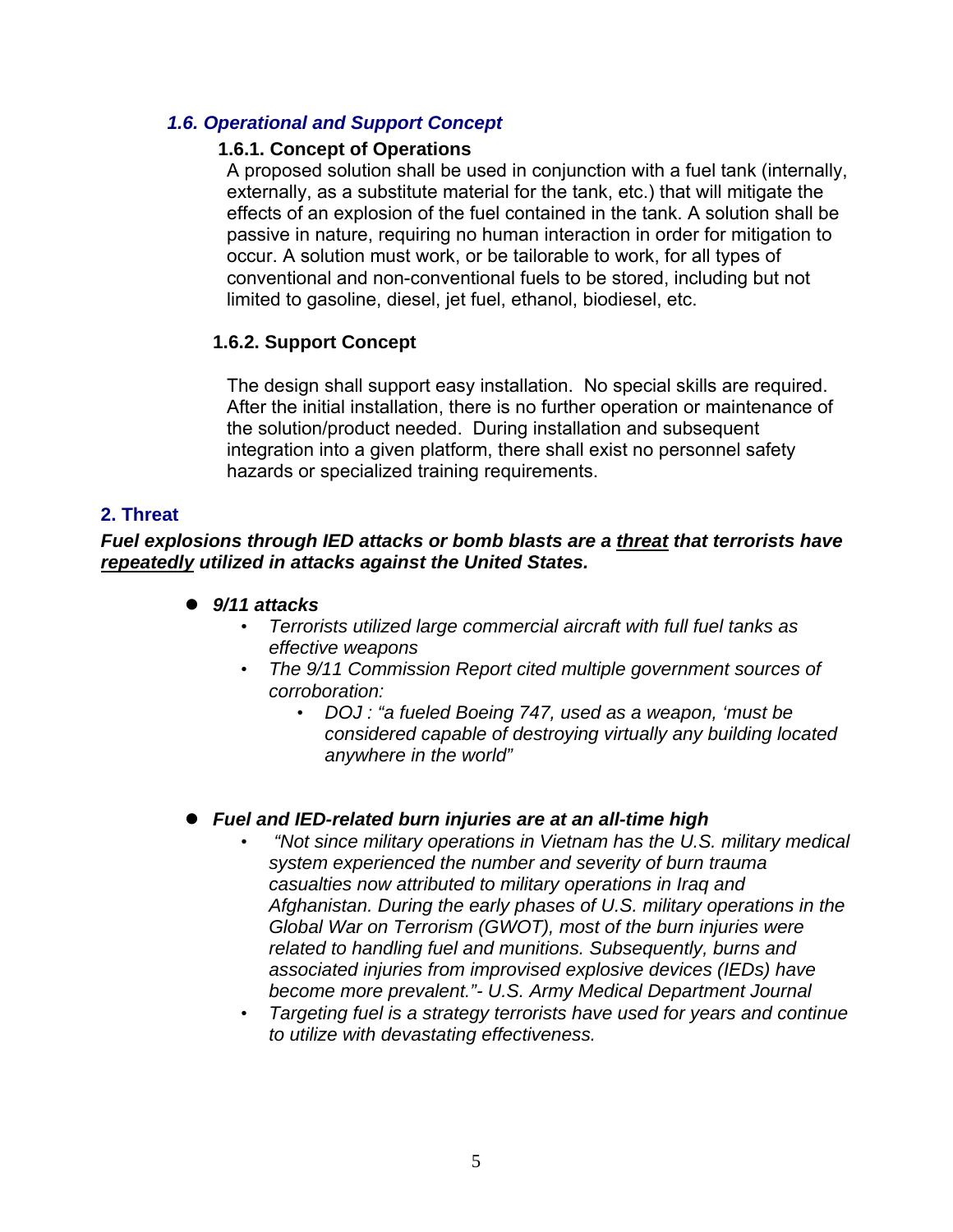### <span id="page-5-0"></span>**3. Existing System Shortfalls**

While most fuel tanks do not posses any type of explosion mitigation, there are products on the market that can be added to the outside of a vehicle fuel tank , which seal the tank from spills once the outer protection system is penetrated, the applications are limited

#### **4. Capabilities Required**

The performance metrics included are delineated in terms of the minimum acceptable Threshold (T) and the desired Objective (O) Values

#### *4.1. Operational Performance Parameters*

#### **Form Factor**

A solution can be based on any demonstrable technology of any form factor.

#### **Environmental**

A solution shall mitigate explosions and performance shall not be adversely affected by rain, wind, altitude (in the case of aircraft) or any other conditions to which a fuel tank may be subjected in its normal operating environments.

#### **Temperature**

A solution shall operate between the following range of temperatures  $-10^{\circ}$ C/+14 $^{\circ}$ F to +50 $^{\circ}$ C/+122 $^{\circ}$ F (T) and -30 $^{\circ}$ C/-22 $^{\circ}$ F to +100 $^{\circ}$ C/+212 $^{\circ}$ F (O).

#### **Product Operation**

A system shall operate in a way that no user input is required to initiate blast mitigation action.

#### *4.2. Key Performance Parameters (KPPs)*

#### **Price**

The solution price shall be installed at  $\leq$  \$1 per gallon of fuel protected.

#### *4.3 System Performance.*

#### **4.3.1 Mission Scenarios**

A solution needs to be applicable to any and all applications where a fuel tank is found in a static or dynamic environment.

#### **4.3.2 System Performance Parameters**

A solution shall mitigate the damaging effects (defined as of a fuel tank explosion by at least 75% (T) and 95% (O).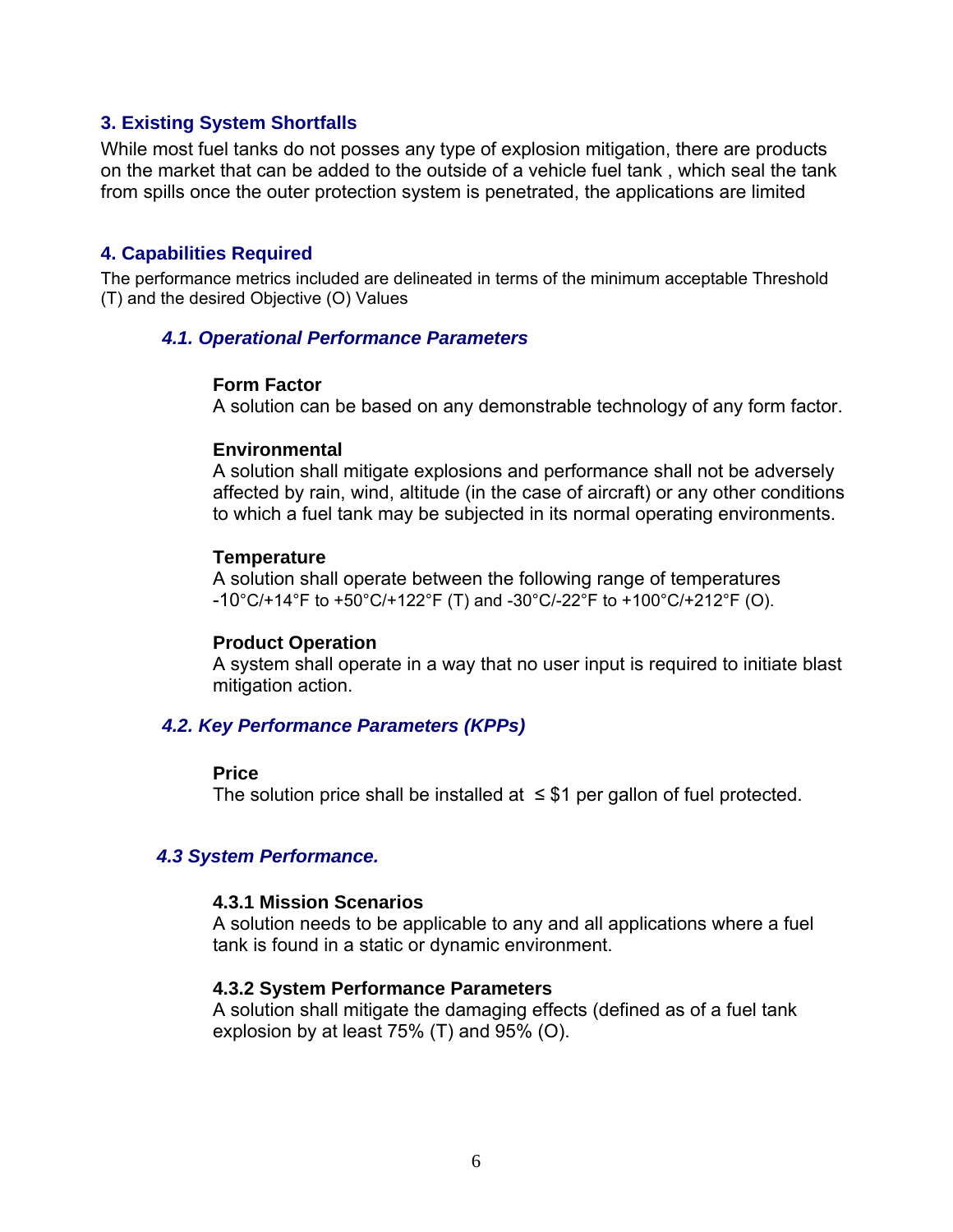### <span id="page-6-0"></span>**4.3.3 Interoperability**

A solution shall work with all major types of fuel tanks ranging from 15 gallons up to 20,000 gallons.

### **4.3.4 Human Interface Requirements**

Once installed, direct human interface with a solution shall not be required.

# **4.3.5 Logistics and Readiness**

A solution needs to be installable in the case of a commercially available tank less than 50 gallons in capacity in less than 1 hour and ready-made kits need to be readily available for applications such as aircraft, fuel tanks, common storage tanks, etc. Solution providers shall provide a list of all available kits.

### **4.3.6 Other System Characteristics**

System shall not interfere with the normal operations of the fuel tank. There shall be no performance loss as a result of installing a system in terms of efficiency, miles per gallon ratings, emissions, etc.

# **5. System Support**

### *5.1 Maintenance*

Once installed, a system shall require inspection at intervals of every 5 years (T) or every 10 years (O).

# *5.2 Supply*

Systems shall have a shelf life of at least 5 years (T) or at least 10 years (O) and shall be storable, if required, at user facilities.

# *5.3 Support Equipment*

Systems shall be installed and maintained using COTS tools and hardware.

# *5.4 Training*

Training on system installation and inspection shall be provided by the solution provider (or qualified, trained department/agency personnel) and shall take no longer than 8 hours.

#### *5.5 Transportation and Facilities*

Transportation of the system will depend on specific application sizes. For applications under 100 gallon tanks, a system shall be able to be transported by a full-size pick up truck. Larger system applications shall be able to be transported by semi-truck. Solution provider shall list all available ready-made standard and custom kits.